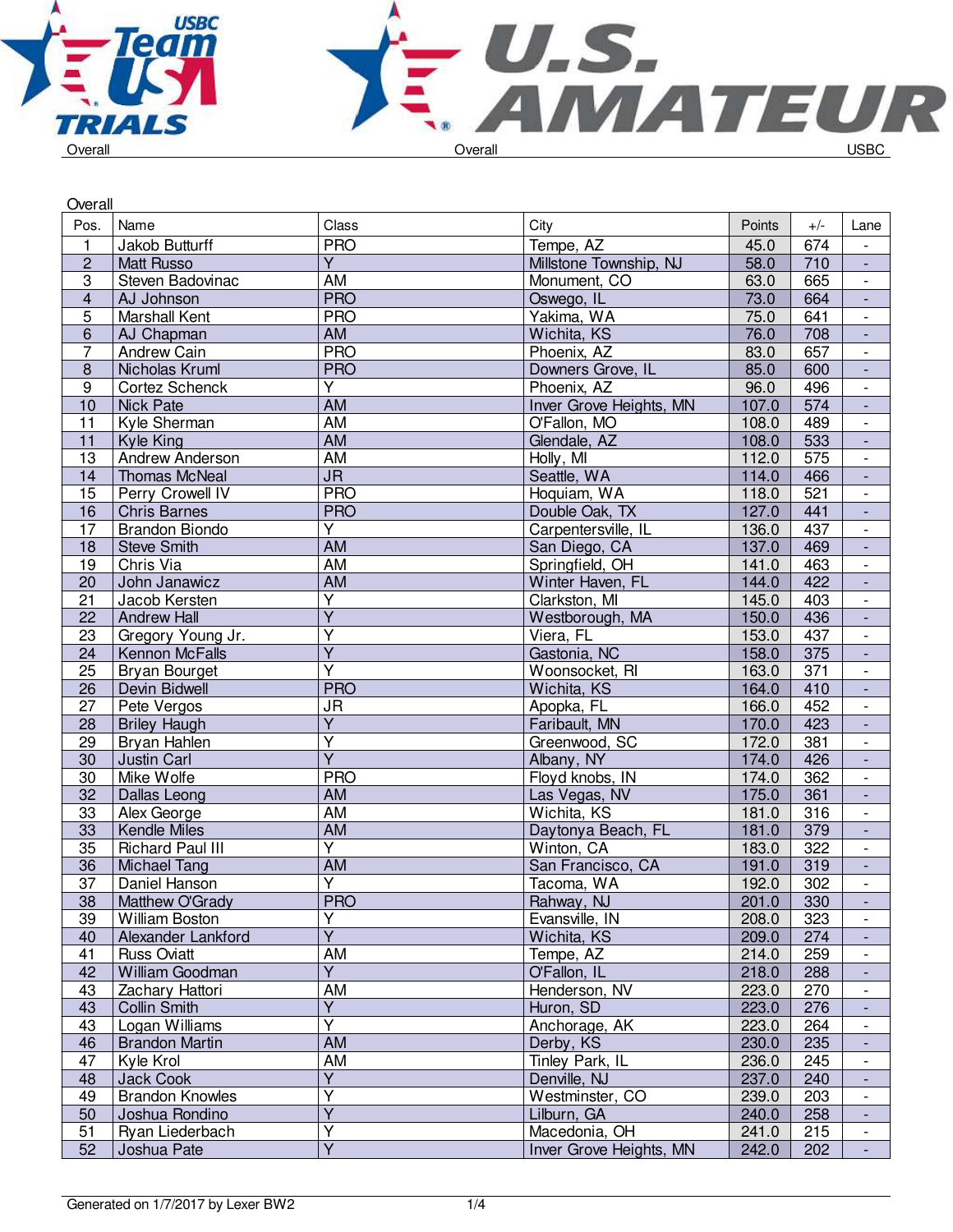



|                       | Overall (Next 1)        |                         |                       |        |                 |                          |
|-----------------------|-------------------------|-------------------------|-----------------------|--------|-----------------|--------------------------|
| Pos.                  | Name                    | Class                   | City                  | Points | $+/-$           | Lane                     |
| 53                    | Kenneth Ryan            | $\overline{\mathsf{Y}}$ | Farmingdale, NJ       | 244.0  | 310             | $\overline{\phantom{a}}$ |
| 54                    | <b>Brandon Novak</b>    | <b>PRO</b>              | chillicothe, OH       | 252.0  | 214             | $\overline{\phantom{a}}$ |
| 55                    | DeeRonn Booker          | AM                      | Anaheim, CA           | 253.0  | 237             | $\overline{\phantom{a}}$ |
| $\overline{55}$       | Dakota Vostry           | $\overline{Y}$          | Chicago, IL           | 253.0  | 214             | $\overline{\phantom{a}}$ |
| 57                    | Darren Tang             | <b>PRO</b>              | San Francisco, CA     | 256.0  | 237             | $\overline{\phantom{a}}$ |
| 58                    | <b>Ryan Winters</b>     | $\overline{Y}$          | Livonie, MI           | 258.0  | 181             | $\overline{\phantom{a}}$ |
| 58                    | <b>Steve Lemke</b>      | AM                      | Nacogdoches, TX       | 258.0  | 180             | $\overline{\phantom{a}}$ |
| 60                    | Anthony Naujokas        | $\overline{Y}$          | Lake Ronkonkoma, NY   | 260.0  | 168             | $\blacksquare$           |
| 61                    | <b>Matthew Farber</b>   | AM                      | O'Fallon, IL          | 261.0  | 190             | $\overline{\phantom{a}}$ |
| 62                    | <b>Andrew Heritage</b>  | $\overline{Y}$          | Evansville, WI        | 264.0  | 168             | ÷,                       |
| 63                    | <b>Aaron Yuratovich</b> | $\overline{\mathsf{Y}}$ | Babson Park, FL       | 269.0  | 163             | $\overline{\phantom{a}}$ |
| 64                    | <b>Ric McCormick</b>    | AM                      | Cincinnati, OH        | 271.0  | 163             | $\overline{\phantom{a}}$ |
| 65                    | Donovan Thomas          | Υ                       | Longmont, CO          | 277.0  | 135             | $\overline{\phantom{a}}$ |
| 66                    | Brennan Haugh           | $\overline{Y}$          | Faribault, MN         | 280.0  | 146             | $\blacksquare$           |
| 67                    | Christopher Radliff     | Y                       | Schenectady, NY       | 282.0  | 146             | $\overline{\phantom{a}}$ |
| 68                    | <b>Brent Boho</b>       | $\overline{\mathsf{Y}}$ | Colgate, WI           | 283.0  | 145             | $\overline{\phantom{a}}$ |
| 68                    |                         | Ÿ                       |                       | 283.0  | 139             | $\overline{\phantom{a}}$ |
|                       | Tom Hankey              | $\overline{\mathsf{Y}}$ | Great Barrington, MA  |        |                 |                          |
| 70<br>$\overline{71}$ | <b>Jake Rollins</b>     |                         | Glen Rock, NJ         | 287.0  | 127             | $\blacksquare$<br>$\Box$ |
|                       | Darwin Wimer            | AM                      | Mesquite, NV          | 294.0  | 145             |                          |
| $\overline{72}$       | <b>Brian Gaines</b>     | AM                      | Philadelphia, PA      | 296.0  | 93              | $\Box$                   |
| 73                    | Sean Wilcox             | Ÿ                       | Altamonte Springs, FL | 298.0  | 119             | $\overline{\phantom{a}}$ |
| 74                    | <b>Tyrell Ingalls</b>   | $\overline{Y}$          | Loganville, GA        | 301.0  | 110             | $\overline{\phantom{a}}$ |
| $\overline{75}$       | Kevin Valmonte          | AM                      | Upland, CA            | 302.0  | 103             | $\overline{\phantom{a}}$ |
| 75                    | Meeco Walker            | $\overline{Y}$          | East Cleveland, OH    | 302.0  | 113             | $\overline{\phantom{a}}$ |
| $\overline{77}$       | Luke Fisher             | $\overline{\mathsf{Y}}$ | Altoona, IA           | 306.0  | 113             | $\overline{\phantom{a}}$ |
| 78                    | Brian Monnette Jr.      | <b>AM</b>               | Lakewood, WA          | 309.0  | 92              | $\overline{\phantom{a}}$ |
| 79                    | Tristan Leyen           | Υ                       | Perry Hall, MD        | 319.0  | $\overline{92}$ | $\overline{\phantom{a}}$ |
| 80                    | Daniel Bolan            | $\overline{\mathsf{Y}}$ | Orlando, FL           | 328.0  | $\overline{58}$ | $\blacksquare$           |
| 80                    | Jacob Klein             | $\overline{\mathsf{Y}}$ | East Islip, NY        | 328.0  | 68              | $\overline{\phantom{a}}$ |
| 82                    | Michael Martell         | $\overline{\mathsf{Y}}$ | Chicago, IL           | 333.0  | 140             | $\Box$                   |
| 83                    | James Grago III         | <b>PRO</b>              | Hampstead, NC         | 334.0  | 66              | $\overline{\phantom{a}}$ |
| 84                    | <b>Tanner Spacey</b>    | AM                      | Burien, WA            | 337.0  | 56              | $\overline{\phantom{a}}$ |
| 85                    | Ken Hayase-Fong         | Υ                       | Pearl City, HI        | 338.0  | 26              | $\overline{\phantom{a}}$ |
| 86                    | Andrew Letscher         | $\overline{Y}$          | Canfield, OH          | 339.0  | 32              | $\overline{\phantom{a}}$ |
| 87                    | Hunter Kempton          | $\overline{\mathsf{Y}}$ | Buzzards Bay, MA      | 342.0  | $\overline{36}$ | $\overline{\phantom{a}}$ |
| 88                    | Ronnie Fujita           | <b>AM</b>               | El Sobrante, CA       | 346.0  | 13              | $\overline{\phantom{a}}$ |
| 89                    | Calvin Au               | $\overline{\mathsf{Y}}$ | Daly City, CA         | 347.0  | 67              |                          |
| 90                    | Mason Yamada            | $\overline{Y}$          | Kenai, AK             | 353.0  | $-21$           |                          |
| 91                    | Matthew Diamond         | AM                      | Centerville, OH       | 354.0  | 22              |                          |
| 91                    | <b>Bradley Crouse</b>   | $\overline{Y}$          | Nazareth, PA          | 354.0  | $\,6\,$         | ÷,                       |
| 91                    | Alexander Martin        | Υ                       | Smyrna, GA            | 354.0  | $-20$           | $\overline{\phantom{a}}$ |
| 94                    | Jordan Bryant           | Ÿ                       | Detroit, MI           | 355.0  | 20              | $\overline{\phantom{a}}$ |
| 95                    | Jacob Dunnum            | $\overline{\mathsf{Y}}$ | La Crosse, WI         | 358.0  | $-18$           | $\overline{\phantom{a}}$ |
| 96                    | Ryan Mooney             | AM                      | Carterville, IL       | 365.0  | $-30$           | $\overline{\phantom{a}}$ |
| 97                    | Conner Kolessides       | Υ                       | Great Falls, VA       | 367.0  | $-62$           | $\overline{\phantom{a}}$ |
| 98                    | Casey Cohagan           | $\overline{\mathsf{Y}}$ | Fairport Harbor, OH   | 372.0  | $-55$           | $\overline{\phantom{a}}$ |
| 99                    | Andrew Lazarchick       | $\overline{\mathsf{Y}}$ | Brick, NJ             | 374.0  | $-30$           | $\overline{\phantom{0}}$ |
| 100                   | <b>Jeffrey Bartos</b>   | AM                      | Palatine, IL          | 375.0  | $-74$           |                          |
| 101                   | Chaz Dennis             | Y                       | Galloway, OH          | 378.0  | $-49$           | $\overline{\phantom{a}}$ |
| 102                   | Kevin Jones             | AM                      | Covina, CA            | 381.0  | $-49$           | $\blacksquare$           |
| 103                   | Gregory Tack            | Y                       | Port Murray, NJ       | 383.0  | $-61$           | $\overline{\phantom{a}}$ |
| 104                   | Jacob Fukuyama          | AM                      | Aiea, HI              | 397.0  | $-68$           | $\blacksquare$           |
| 105                   | Donovan Koff            | Y                       | Las Vegas, NV         | 398.0  | $-80$           | $\overline{\phantom{a}}$ |
|                       |                         |                         |                       |        |                 |                          |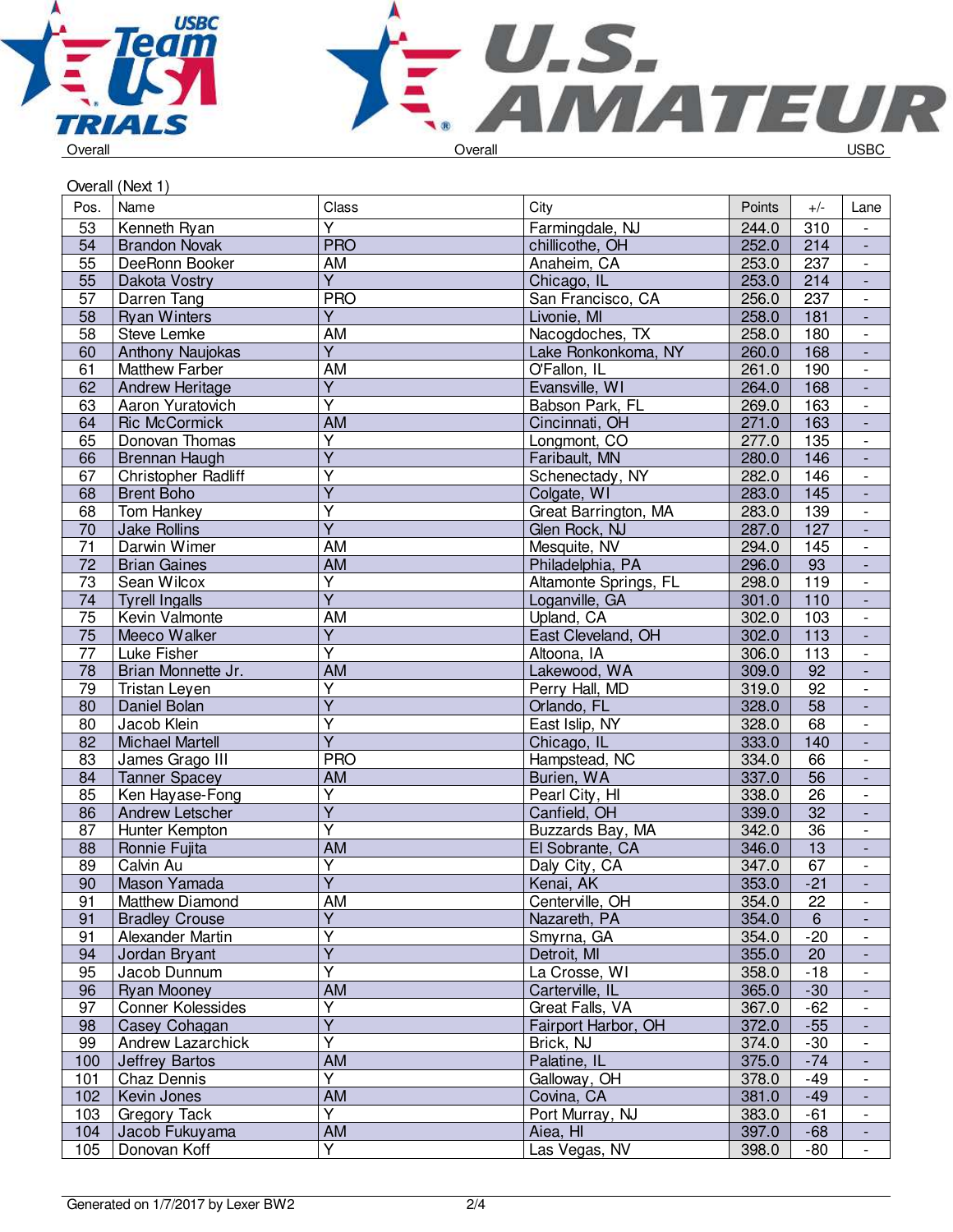



| Overall (Next 2) |                         |                         |                         |        |        |                          |  |
|------------------|-------------------------|-------------------------|-------------------------|--------|--------|--------------------------|--|
| Pos.             | Name                    | Class                   | City                    | Points | $+/-$  | Lane                     |  |
| 106              | <b>Brandon Wanders</b>  | <b>AM</b>               | Trabuco Canyon, CA      | 404.0  | $-103$ | $\blacksquare$           |  |
| 107              | Sergio Torres           | $\overline{\mathsf{Y}}$ | Henderson, NV           | 410.0  | $-126$ | $\overline{\phantom{a}}$ |  |
| 108              | Chase Kaufman           | $\overline{Y}$          | Swartz Creek, MI        | 412.0  | $-96$  | $\blacksquare$           |  |
| 109              | <b>Thomas Peters</b>    | AM                      | Belleville, IL          | 414.0  | $-121$ | $\overline{\phantom{a}}$ |  |
| 110              | Andrew Cannuli          | $\overline{\mathsf{Y}}$ | Moorestown, NJ          | 415.0  | $-96$  | $\blacksquare$           |  |
| 111              | Luke Bow                | $\overline{AM}$         | Temecula, CA            | 424.0  | $-172$ | $\blacksquare$           |  |
| 112              | Michael Duran           | <b>PRO</b>              | Banning, CA             | 425.0  | $-103$ | $\blacksquare$           |  |
| 112              | <b>Tyler Kurcz</b>      | Ÿ                       | Hanover Park, IL        | 425.0  | $-180$ | $\overline{\phantom{a}}$ |  |
| 114              | <b>Tyger Miller</b>     | $\overline{Y}$          | Klamath Falls, OR       | 429.0  | $-121$ | $\blacksquare$           |  |
| 114              | Jordan Nunn             | $\overline{\mathsf{Y}}$ | Flint, MI               | 429.0  | $-128$ | $\overline{\phantom{a}}$ |  |
| 116              | <b>Willie Rushing</b>   | <b>AM</b>               | Southfield, MI          | 432.0  | $-154$ | ÷,                       |  |
| 117              | TJ Rock                 | $\overline{\mathsf{Y}}$ | henderson, NV           | 433.0  | $-129$ | $\overline{\phantom{a}}$ |  |
| 117              | Kaan Kurt               | $\overline{\mathsf{Y}}$ | Leland, NC              | 433.0  | $-142$ | $\blacksquare$           |  |
| 119              | Jacob Gill              | AM                      | Albuquerque, NM         | 435.0  | $-141$ | $\overline{\phantom{a}}$ |  |
| 120              | <b>Chase Benites</b>    | Y                       | Grandville, MI          | 436.0  | $-135$ |                          |  |
| 121              | Jerod Hromek            | $\overline{\mathsf{Y}}$ | Towanda, KS             | 447.0  | $-145$ | $\overline{\phantom{a}}$ |  |
| 122              | Logan Langer            | $\overline{\mathsf{Y}}$ | Owatonna, MN            | 448.0  | $-155$ | $\blacksquare$           |  |
| 123              | Kyle Andrews            | $\overline{\mathsf{Y}}$ | Oceanside, CA           | 455.0  | $-174$ | $\overline{\phantom{a}}$ |  |
| 124              | Joseph Grondin          | $\overline{Y}$          | San Pedro, CA           | 456.0  | $-209$ | $\blacksquare$           |  |
| 125              | Robert Altieri          | <b>PRO</b>              | Vancouver, WA           | 457.0  | $-194$ | $\Box$                   |  |
| 125              | Piroz Tahriri           | AM                      | Belmont, CA             | 457.0  | $-259$ | ÷,                       |  |
| 127              | <b>Reed Ross</b>        | AM                      | Faribault, MN           | 458.0  | $-240$ | $\overline{\phantom{a}}$ |  |
| 128              | Joe Gerencser           | $\overline{Y}$          | Henderson, NV           | 460.0  | $-193$ | $\blacksquare$           |  |
| 128              | <b>Matthew Santos</b>   | AM                      | Broomfield, CO          | 460.0  | $-187$ | $\overline{\phantom{a}}$ |  |
| 130              | <b>Teagan Smale</b>     | $\overline{\mathsf{Y}}$ | Boulder City, NV        | 461.0  | $-204$ | $\blacksquare$           |  |
| 131              | Alex Aguirre            | $\overline{\mathsf{Y}}$ | Tracy, CA               | 469.0  | $-200$ | $\overline{\phantom{a}}$ |  |
| 132              | Lucas Perdieu           | <b>AM</b>               | De Witt, IA             | 474.0  | $-212$ | $\blacksquare$           |  |
| 133              | Igar Rodriguez          | $\overline{\mathsf{Y}}$ | Miami, FL               | 478.0  | $-223$ | $\overline{\phantom{a}}$ |  |
| 134              | Kyle Ortiz              | <b>AM</b>               | Mililani, HI            | 487.0  | $-257$ | $\blacksquare$           |  |
| 135              | Nick Kross              | $\overline{\mathsf{Y}}$ | New Lenox, IL           | 490.0  | $-286$ | $\blacksquare$           |  |
| 136              | Avery Wolf              | $\overline{\mathsf{Y}}$ | Skokie, IL              | 492.0  | $-313$ | $\Box$                   |  |
| 137              | Nick Archacki           | $\overline{\mathsf{Y}}$ | Saegertown, PA          | 494.0  | $-285$ | $\overline{\phantom{a}}$ |  |
| 138              | <b>Brett Barrientes</b> | AM                      | Grovetown, GA           | 496.0  | $-278$ | $\blacksquare$           |  |
| 139              | Julian Zavala           | $\overline{\mathsf{Y}}$ | Downey, CA              | 506.0  | $-280$ | $\overline{\phantom{a}}$ |  |
| 140              | Craig Yamada            | <b>AM</b>               | Kaneohe, HI             | 509.0  | $-279$ |                          |  |
| 141              | Jonathan Bowman         | Y                       | Peru, NY                | 510.0  | $-276$ | $\overline{\phantom{a}}$ |  |
| 142              | Joshua Taylor           | $\overline{AM}$         | Marina Del Rey, CA      | 514.0  | $-284$ |                          |  |
| 143              | <b>Gunther Grinde</b>   | Υ                       | Prior Lake, MN          | 517.0  | $-326$ | $\overline{\phantom{a}}$ |  |
| 144              | Steven Kushner          | $\overline{\mathsf{Y}}$ | Skokie, IL              | 519.0  | $-458$ |                          |  |
| 145              | Alexander Angell        | $\overline{\mathsf{Y}}$ | Unionville, CT          | 521.0  | $-374$ |                          |  |
| 146              | <b>Ryan Dudley</b>      | $\overline{\mathsf{Y}}$ | Anchorage, AK           | 526.0  | $-330$ | $\blacksquare$           |  |
| 147              | Eric Cox                | AM                      | San Diego, CA           | 533.0  | $-337$ | $\overline{\phantom{a}}$ |  |
| 148              | Holden Luke             | $\overline{Y}$          | Sioux falls, SD         | 536.0  | $-416$ | $\blacksquare$           |  |
| 149              | Zachary Vitelli         | Y                       | Annandale, NJ           | 537.0  | $-383$ | $\overline{\phantom{a}}$ |  |
| 150              | <b>Grant Oehler</b>     | $\overline{Y}$          | Carmel, IN              | 540.0  | $-437$ |                          |  |
| 151              | Kevin Fischer           | Y                       | Winter Park, FL         | 542.0  | $-368$ | $\overline{\phantom{a}}$ |  |
| 152              | Matthew C. Stephens     | $\overline{Y}$          | Houston, TX             | 543.0  | $-348$ |                          |  |
| 153              | <b>Trent Mitchell</b>   | AM                      | Chicago, IL             | 549.0  | $-358$ |                          |  |
| 154              | Kennison Andrews        | $\overline{Y}$          | Oceanside, CA           | 550.0  | $-357$ |                          |  |
| 155              | Alec Dudley             | $\overline{\mathsf{Y}}$ | Anchorage, AK           | 551.0  | $-423$ | $\overline{\phantom{a}}$ |  |
| 156              | <b>Matthew Graham</b>   | <b>PRO</b>              | Stockton, CA            | 559.0  | $-414$ | $\blacksquare$           |  |
| 157              | <b>Matthew Stephens</b> | Ÿ                       | Egg Harbor Township, NJ | 562.0  | -489   | $\overline{\phantom{a}}$ |  |
| 158              | Chris Bauman            | AM                      | Las Vegas, NV           | 566.0  | $-485$ | $\blacksquare$           |  |